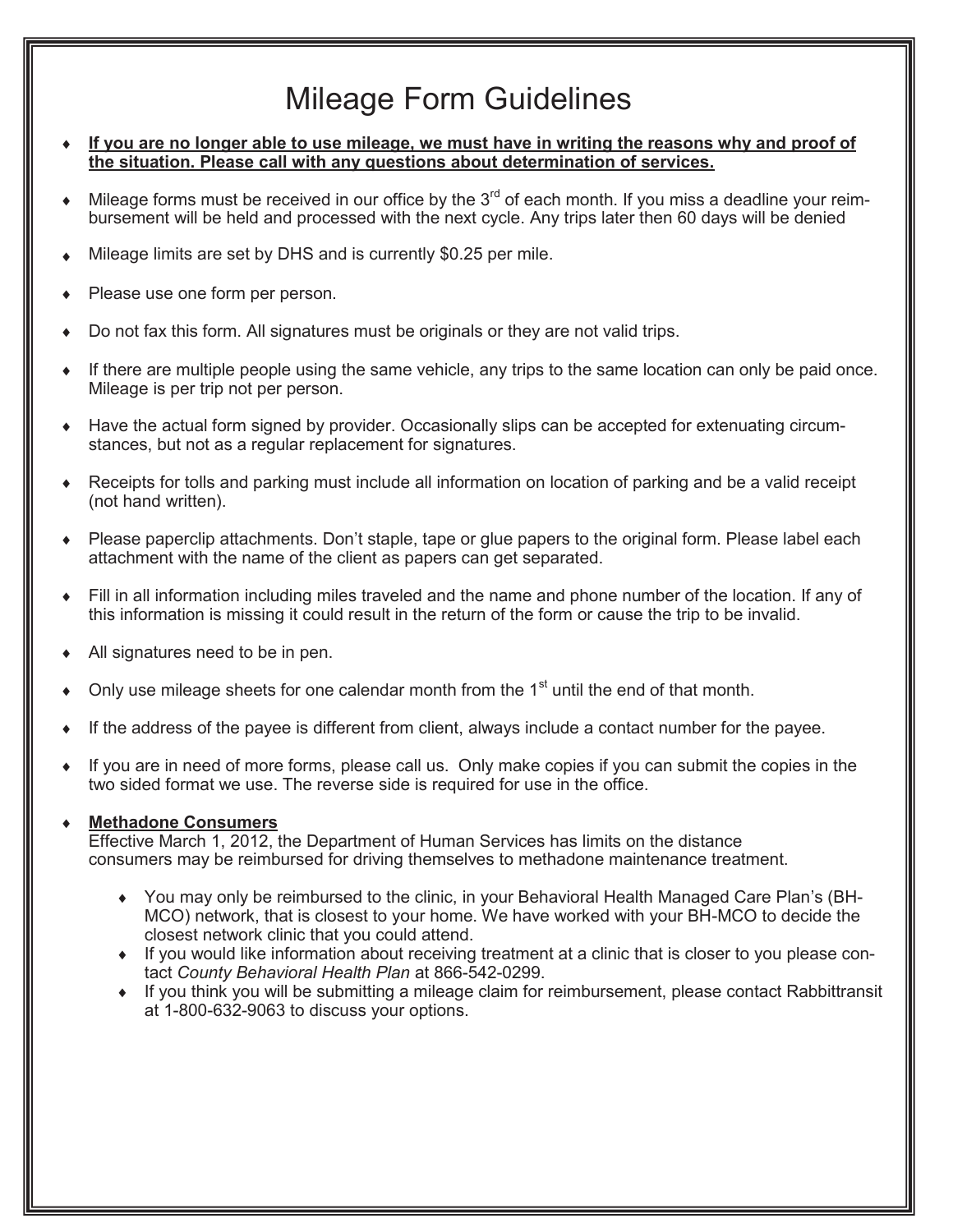**DO NOT STAPLE TO THIS FORM** *\*\*\****County of Residence \_\_\_\_***\_\_\_\_\_\_\_\_\_\_\_\_\_\_\_\_\_\_\_\_*

| <b>MILEAGE for Medical Assistance Transportation Program</b> |  |
|--------------------------------------------------------------|--|
|--------------------------------------------------------------|--|

|                    |      |                                             | <b>MILLEAGE TOF Medical Assistance Transportation Frogram</b>                                                                                                                                                                                                                                                              |                                                 |                                                                                               |
|--------------------|------|---------------------------------------------|----------------------------------------------------------------------------------------------------------------------------------------------------------------------------------------------------------------------------------------------------------------------------------------------------------------------------|-------------------------------------------------|-----------------------------------------------------------------------------------------------|
| <b>Total Miles</b> | Time | Date of<br>Appointment                      | <b>Medical Location and Address</b>                                                                                                                                                                                                                                                                                        | <b>Person Treated</b><br>(One person per sheet) | Provider Signature** and Phone #<br>(Lack of signatures for each trip will make trip invalid) |
|                    |      |                                             |                                                                                                                                                                                                                                                                                                                            |                                                 |                                                                                               |
|                    |      |                                             |                                                                                                                                                                                                                                                                                                                            |                                                 |                                                                                               |
|                    |      |                                             |                                                                                                                                                                                                                                                                                                                            |                                                 |                                                                                               |
|                    |      |                                             |                                                                                                                                                                                                                                                                                                                            |                                                 |                                                                                               |
|                    |      |                                             |                                                                                                                                                                                                                                                                                                                            |                                                 |                                                                                               |
|                    |      |                                             |                                                                                                                                                                                                                                                                                                                            |                                                 |                                                                                               |
|                    |      |                                             |                                                                                                                                                                                                                                                                                                                            |                                                 |                                                                                               |
|                    |      |                                             |                                                                                                                                                                                                                                                                                                                            |                                                 |                                                                                               |
|                    |      |                                             |                                                                                                                                                                                                                                                                                                                            |                                                 |                                                                                               |
|                    |      |                                             |                                                                                                                                                                                                                                                                                                                            |                                                 |                                                                                               |
|                    |      |                                             |                                                                                                                                                                                                                                                                                                                            |                                                 |                                                                                               |
|                    |      |                                             |                                                                                                                                                                                                                                                                                                                            |                                                 |                                                                                               |
|                    |      |                                             |                                                                                                                                                                                                                                                                                                                            |                                                 |                                                                                               |
|                    |      |                                             |                                                                                                                                                                                                                                                                                                                            |                                                 |                                                                                               |
|                    |      |                                             |                                                                                                                                                                                                                                                                                                                            |                                                 |                                                                                               |
|                    |      |                                             |                                                                                                                                                                                                                                                                                                                            |                                                 |                                                                                               |
|                    |      |                                             |                                                                                                                                                                                                                                                                                                                            |                                                 |                                                                                               |
|                    |      |                                             |                                                                                                                                                                                                                                                                                                                            |                                                 |                                                                                               |
|                    |      |                                             |                                                                                                                                                                                                                                                                                                                            |                                                 |                                                                                               |
|                    |      |                                             |                                                                                                                                                                                                                                                                                                                            |                                                 |                                                                                               |
|                    |      |                                             |                                                                                                                                                                                                                                                                                                                            |                                                 |                                                                                               |
|                    |      |                                             | ** AS A PROVIDER, your signature verifies the client was there and you are ACCEPTING MEDICAL ASSISTANCE AS PAYMENT FOR THE SERVICES.                                                                                                                                                                                       |                                                 |                                                                                               |
|                    |      |                                             | By signing this document, I do hereby verify that the facts set forth in the above mentioned application are true and correct to the best of my personal knowledge or information and belief, and<br>that any false statements herein are made subject to the penalties of:                                                |                                                 |                                                                                               |
|                    |      |                                             | PENNSYLVANIA CRIMES CODE TITLE 18 SECTIONS: (4903 FALSE SWEARING). (4904 UNSWORN FALSIFICATION) and (4911. TAMPERING WITH PUBLIC RECORDS OR INFORMATION).<br>VIOLATIONS OF THESE SECTIONS ARE SUBJECTED TO PUNISHMENT OF A FINE NOT EXCEEDING \$5000.00, OR TO A TERM OF IMPRISONMENT OF NOT MORE THAN (TWO) (2) YEARS, OR |                                                 |                                                                                               |
| BOTH.              |      | method/means of how the treatment was paid. | I give permission for any medical provider listed on this form to release information related to my attendance to the said provider for medical treatment and the                                                                                                                                                          |                                                 |                                                                                               |
|                    |      |                                             |                                                                                                                                                                                                                                                                                                                            |                                                 |                                                                                               |
|                    |      |                                             |                                                                                                                                                                                                                                                                                                                            |                                                 |                                                                                               |

| RINT NAME OF CLIENT |  |  |
|---------------------|--|--|
|                     |  |  |

**Print Guardian or Payee's Name Address: \_\_\_\_\_\_\_\_\_\_\_\_\_\_\_\_\_\_\_\_\_\_\_\_\_\_\_\_\_\_\_\_\_\_\_\_\_\_\_\_\_\_\_ \_\_**